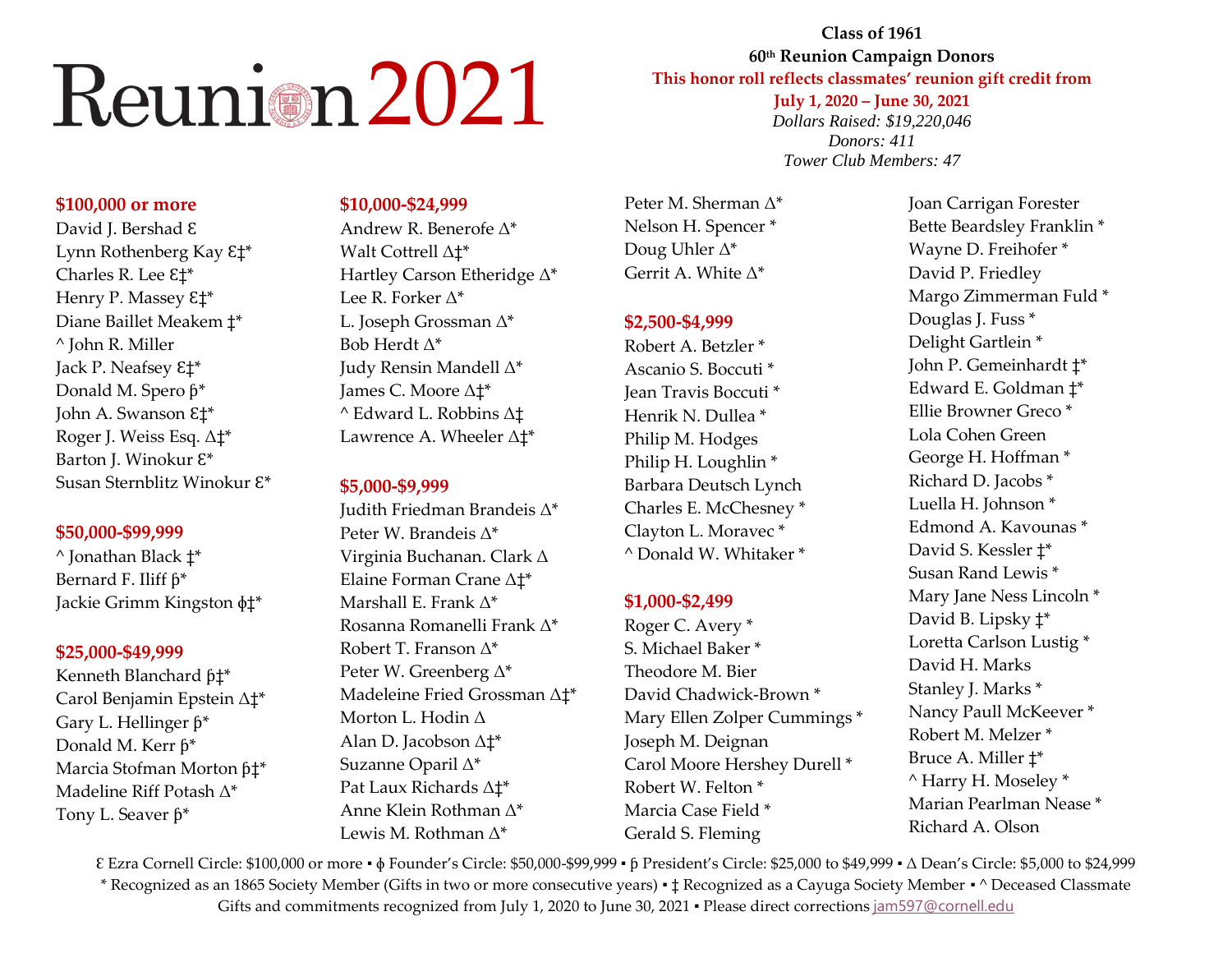## **Class of 1961 60 th Reunion Campaign Donors This honor roll reflects classmates' reunion gift credit from July 1, 2020 – June 30, 2021** *Dollars Raised: \$19,220,046 Donors: 411 Tower Club Members: 47*

### **\$1,000-\$2,499 Continued**

Alfred Rauch \* Sheldon C. Rieley \* William J. Riley \* Gail Kweller Ripans \* Michael Roberts Lawrence David Ross \* Donald Rubell Sue Atlas Rudd \* Thelma C. Schoonmaker \* Kathleen Rayment Scott ‡\* George B. Seeley \* Jane V. Sessler ‡\* Frederick P. Siegal Thomas K. Smith ‡\* Barbara Potter Sperry Robert L. Stamper \* Stephen M. Sundheimer ‡\* Dick H. Tatlow ‡\* Lucienne Joncurs Taylor \* Lassie Tischler ‡ Robert H. Treadway \* George D. Van Arsdale \* Stephen R. Weissman

#### **Donors**

Joel D. Aberbach \* Lawrence I. Abrams \*

Dale Abrams Adams \* Judith Locker Adelson \* Graham H. Alexander \* Therese Elzas. Baker-Degler \* Judith Yusem Ballan \* Ronald R. Barnes Frederick R. Bartlett \* Fred R. Bauer \* Ronald L. Beck \* Bernard W. Berkowitz Richard L. Berkowitz Robin W. Bissell Nancy C. Blankenstein Henry E. Bliss\* James M. Blomquist \* Elizabeth Kelley Blunden \* William S. Boesch \* Mary Taylor Boland \* Peter C. Bomberger Linda Whitman Bors \* Larry L. Bortles Warren W. Bovie \* James A. Bower Susan Schurig Bowman \* James A. Brabham \* Sally Snyder Brabham \* Caryl Maclaughlin Brackenridge \* Richard L. Berkowitz

Elena Marzulla Brown \* Niles F. Brown \* Walter B. Bruce Edwin D. Burmeister \* Rochelle Kramer Busch\* David I. Cantor \* Patricia Mcelroy Carlson Stuart L. Carter \* William H. Cash Florence Cassen Mayers Olivia Trivelli Cavaluzzi Eleanor Rubin Charwat ‡\* Richard E. Chase \* Richard J. Clark \* Carl A. Clauss<sup>\*</sup> Tamara Demar Cohen \* John A. Comstock \* James F. Cone \* Judith Reamer Cox \* William  $D$  Cox<sup>\*</sup> James L. Crane Clyde S. Crumpacker \* Frank E. Cuzzi Charles A. Dann \* Doris Webb Davey \* Michael Davidson \* Jerrold A. Davis \* Harold G. Diamond \*

Constance Fekete Drapeau Joseph D. Dreyfus \* David H. Drucker \* Sam Dugan \* Dana Mills Duxbury Fox \* Patricia M. Dyer \* Edward D. Earl William V. Eaton ‡ Barbara Hasenzahl Eckelmeyer Marco T. Einaudi \* Meredith Wood Einaudi \* George A. Ekstrom \* Howard A. Elder \* Richard H. Ellis ‡\* Eleanor Stanford Erskine ‡\* Peter A. Eveleth \* Barbara Ballweg Everson Robert J. Everson Edward Feinberg \* Ernest J. Feleppa \* Mary Hart Fischer \* John H. Foster \* George E. Fox \* David Franz \* William D. Friedman Edward Furtick \* George P. Gaccione \* Christopher Gale \*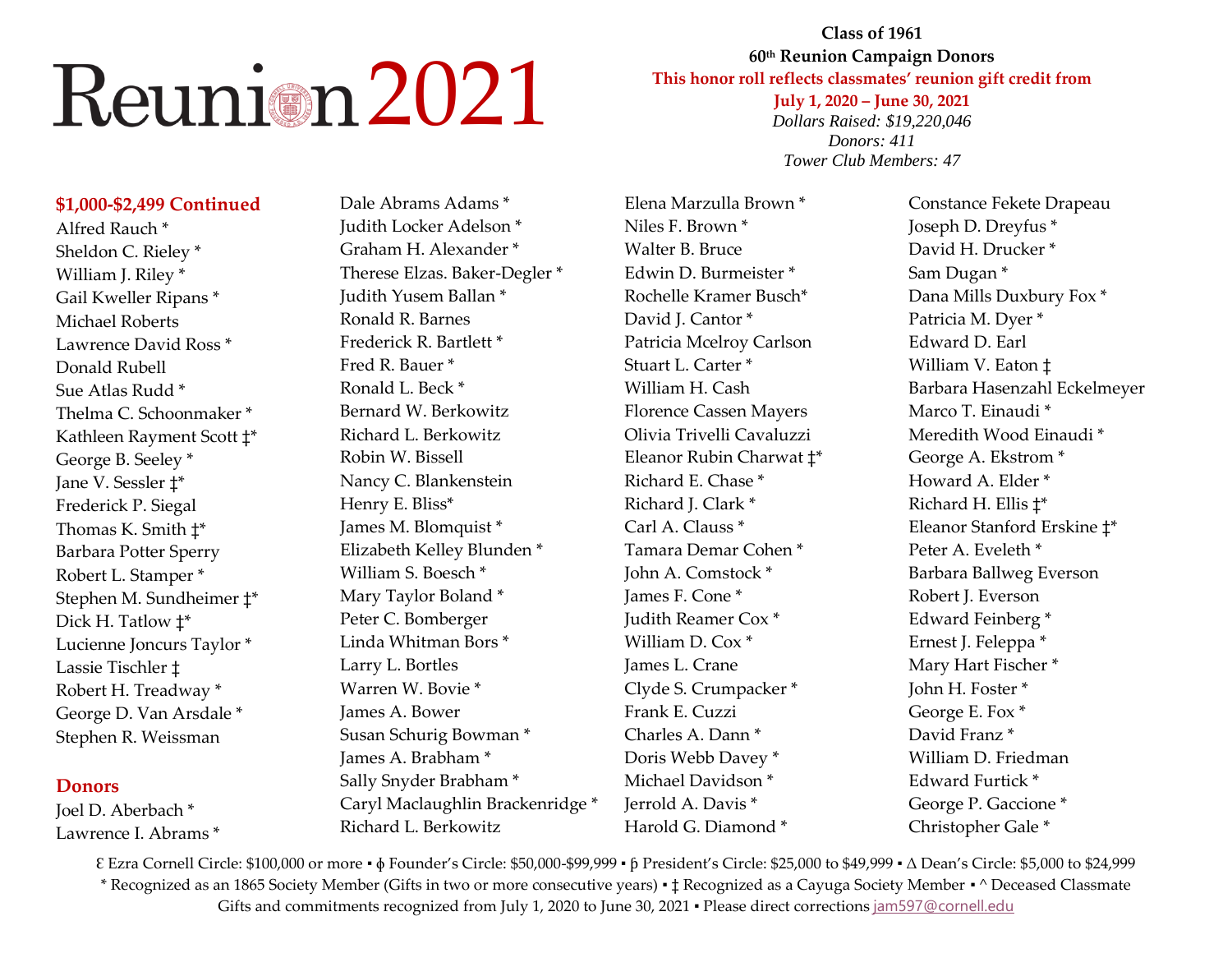#### **Donors Continued**

Albert O. Galves \* Robert B. Gambino \* Roberta Singer Gang \* Terry N. Gardner ‡\* John T. Garland \* Nancy Holden Garland \* Lucy Gale Gaven \* Kent N. Gershengorn \* Ralph A. Giannella \* Carol Gittlin Franklin Frederic W. Glazer James E Goell \* Tamara Greenberg Goell \* Grace Tynes Goettler Lloyd A. Goettler Betty Schultz Goldberg \* Edward L. Goldberg Judith Gubman Goldfaden Mary Vanmeter Gordon \* Jeffrey B. Gould Samuel H. Greenblatt \* Bradley L. Griffin \* Guy Gundaker \* Harold U. Hammershaimb Gilbert E. Harrington \* Richard A. Harris Michael G. Hauser \*

Janet Hoffsis Hayes \* David B. Heinzelman \* Beth Brandin Helfst \* Bruce A. Herbert ‡\* Arnold H. Herman \* Robert C. Herner \* Susan Spencer Herner \* Marsha Stoehr Higgins \* Susan Joyner Hine \* Anita Hollmer Hodson Michael R. Hoffman \* Bobbie Horowitz \* William P. Huenefeld \* Richard L. Hughes \* John C. Hutchins \* Frances Shapiro Ivker \* Charlene Jackson Beck Joel S. Jayson \* Donald K. Johnes \* Erna F. Johnson \* Ellen Mutterperl Johnson-Fay \* William Kadner \* Deanna Palmer Kaplan \* Esther Keaney William L. Keltz Peter M. Kennel Edward R. Kimmelman \* David C. Klein\*

Morris M. Klein \* Norman Knopf \* William C. Kretschmer \* Muriel Bertenhal Kuhs \* Asbury W. Lee Gail Gruskin Lehman Aloysius A. Lenhard Thomas L. Lentz \* Robert Edward Levy \* Robert A. Lincoln \* May Lee Ling Edward K. Lorraine \* David L. Losee \* James F. Lovelace \* Donald Low \* Robert H. Lurcott ‡\* Roberta Littauer Lustig Susan Perlstein Lustig \* David A. Major ‡ Frederick G. Marcus Barbara Lester Margolin\* F. Landis Markley \* Virginia Lucie Marshall \* Donald J. Martin \* Peter W. Martin Alan F. McCrea ‡ Gail Smith McDougall Sullivan Edward J. McInerney

**Class of 1961 60 th Reunion Campaign Donors This honor roll reflects classmates' reunion gift credit from July 1, 2020 – June 30, 2021** *Dollars Raised: \$19,220,046 Donors: 411 Tower Club Members: 47*

> Susan Evans McLain \* Peter McManus \* James M. McPartland \* Arlo H. Meeker \* Morris B. Mellion \* Michael J. Meyer \* Clyde A. Miller \* Gerald R. Miller \* Philip L. Miller \* Robert S. Miller \* Julia Koenig Mitchell \* Peter H. Mitchell \* Barbara Jacobs Mitnick Elizabeth Eberhard Monahan \* Allen M. Moore \* A. Stephen Morse \* Howard L. Morse John N. Motycka \* James W. Mueller \* John S. Murray \* Martin H. Nachimson Jill Beckoff Nagy \* Ellen Brock Narins \* Paul D. Nealon \* Jean Stelljes Nelson \* David B. Neumann Jonatha Marsland Nilsson Peter E.J. Nilsson